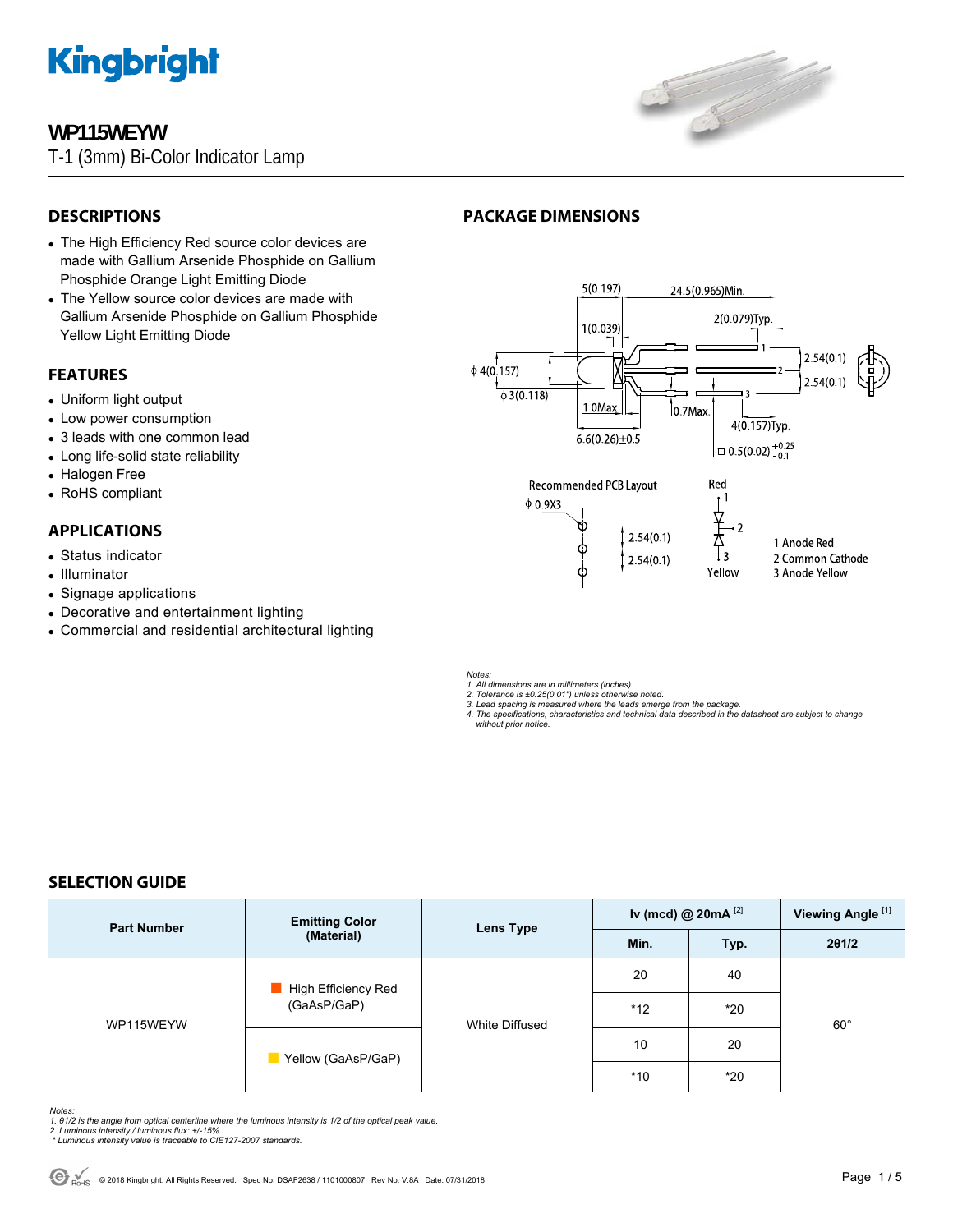## **ELECTRICAL / OPTICAL CHARACTERISTICS at T<sub>A</sub>=25°C**

| <b>Parameter</b>                                                                              | Symbol                       |                                      | Value          |                              |                       |
|-----------------------------------------------------------------------------------------------|------------------------------|--------------------------------------|----------------|------------------------------|-----------------------|
|                                                                                               |                              | <b>Emitting Color</b>                | Typ.           | Max.                         | <b>Unit</b>           |
| Wavelength at Peak Emission $I_F$ = 20mA                                                      | $\Lambda_{\rm peak}$         | <b>High Efficiency Red</b><br>Yellow | 627<br>590     |                              | nm                    |
| Dominant Wavelength $I_F = 20 \text{mA}$                                                      | $\lambda_{\mathsf{dom}}$ [1] | <b>High Efficiency Red</b><br>Yellow | 617<br>588     |                              | nm                    |
| Spectral Bandwidth at 50% $\Phi$ REL MAX<br>$I_F = 20mA$                                      | Δλ                           | <b>High Efficiency Red</b><br>Yellow | 45<br>35       | $\overline{\phantom{0}}$     | nm                    |
| Capacitance                                                                                   | C                            | <b>High Efficiency Red</b><br>Yellow | 15<br>20       |                              | pF                    |
| Forward Voltage $I_F$ = 20mA                                                                  | $V_F$ <sup>[2]</sup>         | <b>High Efficiency Red</b><br>Yellow | 2<br>2.1       | 2.5<br>2.5                   | $\vee$                |
| Reverse Current ( $V_R$ = 5V)                                                                 | $I_R$                        | <b>High Efficiency Red</b><br>Yellow |                | 10<br>10                     | uA                    |
| Temperature Coefficient of $\lambda_{\text{peak}}$<br>$I_F$ = 20mA, -10°C $\leq T \leq 85$ °C | $TC_{\lambda peak}$          | <b>High Efficiency Red</b><br>Yellow | 0.13<br>0.12   |                              | $nm$ <sup>o</sup> $C$ |
| Temperature Coefficient of $\lambda_{\text{dom}}$<br>$I_F = 20mA$ , -10°C $\le T \le 85$ °C   | $TC_{\lambda dom}$           | <b>High Efficiency Red</b><br>Yellow | 0.06<br>0.07   |                              | $nm$ <sup>o</sup> $C$ |
| Temperature Coefficient of $V_F$<br>$I_F$ = 20mA, -10°C $\leq T \leq 85$ °C                   | $TC_{V}$                     | <b>High Efficiency Red</b><br>Yellow | $-1.9$<br>$-2$ | $\qquad \qquad \blacksquare$ | $mV$ °C               |

*Notes:* 

*1. The dominant wavelength (*λ*d) above is the setup value of the sorting machine. (Tolerance* λ*d : ±1nm. ) 2. Forward voltage: ±0.1V.* 

3. Wavelength value is traceable to CIE127-2007 standards.<br>4. Excess driving current and / or operating temperature higher than recommended conditions may result in severe light degradation or premature failure.

## **ABSOLUTE MAXIMUM RATINGS at T<sub>A</sub>=25°C**

| <b>Parameter</b>                             | Symbol                  | Value                      |        |               |  |
|----------------------------------------------|-------------------------|----------------------------|--------|---------------|--|
|                                              |                         | <b>High Efficiency Red</b> | Yellow | <b>Unit</b>   |  |
| Power Dissipation                            | $P_D$                   | 75                         | 75     | mW            |  |
| Reverse Voltage                              | $V_R$                   | 5                          | 5      | $\vee$        |  |
| Junction Temperature                         | $T_j$                   | 125                        | 110    | °C            |  |
| <b>Operating Temperature</b>                 | $T_{op}$                | $-40$ to $+85$             |        | $^{\circ}C$   |  |
| Storage Temperature                          | $T_{\text{stg}}$        | $-40$ to $+85$             |        | $^{\circ}C$   |  |
| <b>DC Forward Current</b>                    | IF.                     | 30                         | 30     | mA            |  |
| <b>Peak Forward Current</b>                  | $I_{FM}$ <sup>[1]</sup> | 160                        | 140    | mA            |  |
| Electrostatic Discharge Threshold (HBM)      |                         | 8000                       | 8000   | $\vee$        |  |
| Thermal Resistance (Junction / Ambient)      | $R_{th}$ ja $^{[2]}$    | 650                        | 600    | $\degree$ C/W |  |
| Thermal Resistance (Junction / Solder point) | $R_{th}$ JS $^{[2]}$    | 320                        | 340    | $\degree$ C/W |  |
| Lead Solder Temperature <sup>[3]</sup>       | 260°C For 3 Seconds     |                            |        |               |  |
| Lead Solder Temperature <sup>[4]</sup>       |                         | 260°C For 5 Seconds        |        |               |  |

Notes:<br>1. 1/10 Duty Cycle, 0.1ms Pulse Width.<br>2. R<sub>th JA</sub> ,R<sub>th JS</sub> Results from mounting on PC board FR4 (pad size ≥ 16 mm<sup>2</sup> per pad).<br>3. 2mm below package base.<br>4. Smlative humidity levels maintained between 40% and 60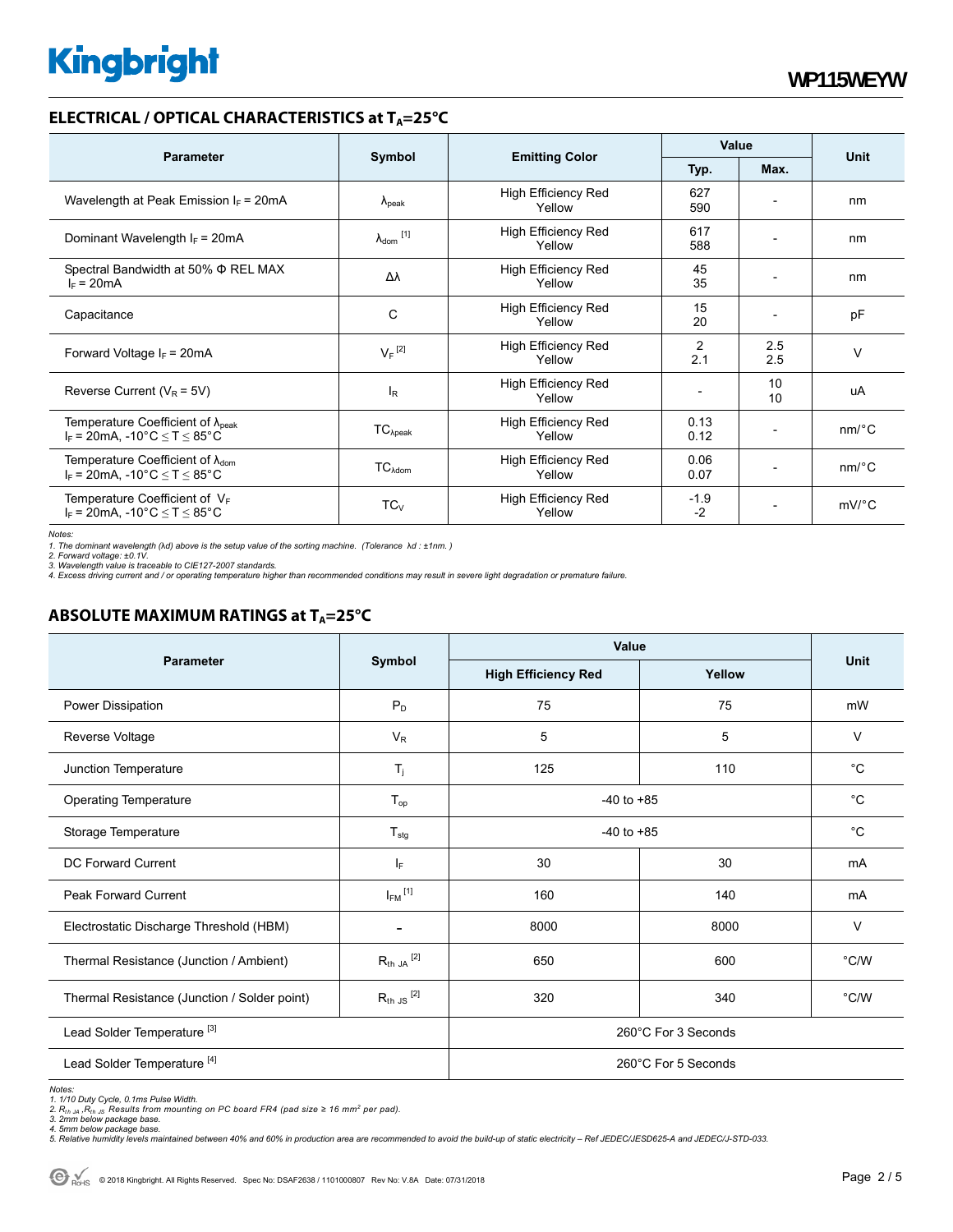## **TECHNICAL DATA**



0.0 0.5 1.0 1.5 2.0 2.5

 $0.0$ 0.5 1.0 1.5 2.0 2.5

Luminous intensity normalised at 20mA

Luminous intensity normalised

0 10 20 30 40 50

Forward current (mA)

 $T_a = 25 °C$ 

**Luminous Intensity vs. Forward Current**

at 20mA

#### **SPATIAL DISTRIBUTION**





## **HIGH EFFICIENCY RED**



**YELLOW**

**Forward Current Derating Curve Luminous Intensity vs.** 



**Ambient Temperature**



#### **RECOMMENDED WAVE SOLDERING PROFILE**

1.5 1.7 1.9 2.1 2.3 2.5

Forward voltage (V)

Forward current (mA)

Forward current (mA)

 $T_a = 25 °C$ 

**Forward Current vs. Forward Voltage**



#### *Notes:*

- *1. Recommend pre-heat temperature of 105°C or less (as measured with a thermocouple attached to the LED pins) prior to immersion in the solder wave with a maximum solder bath temperature of 260°C*
- 
- *2. Peak wave soldering temperature between 245°C ~ 255°C for 3 sec (5 sec max). 3. Do not apply stress to the epoxy resin while the temperature is above 85°C.*
- *4. Fixtures should not incur stress on the component when mounting and during soldering process. 5. SAC 305 solder alloy is recommended. 6. No more than one wave soldering pass.*
- 

 $\Theta$  RoHS © 2018 Kingbright. All Rights Reserved. Spec No: DSAF2638 / 1101000807 Rev No: V.8A Date: 07/31/2018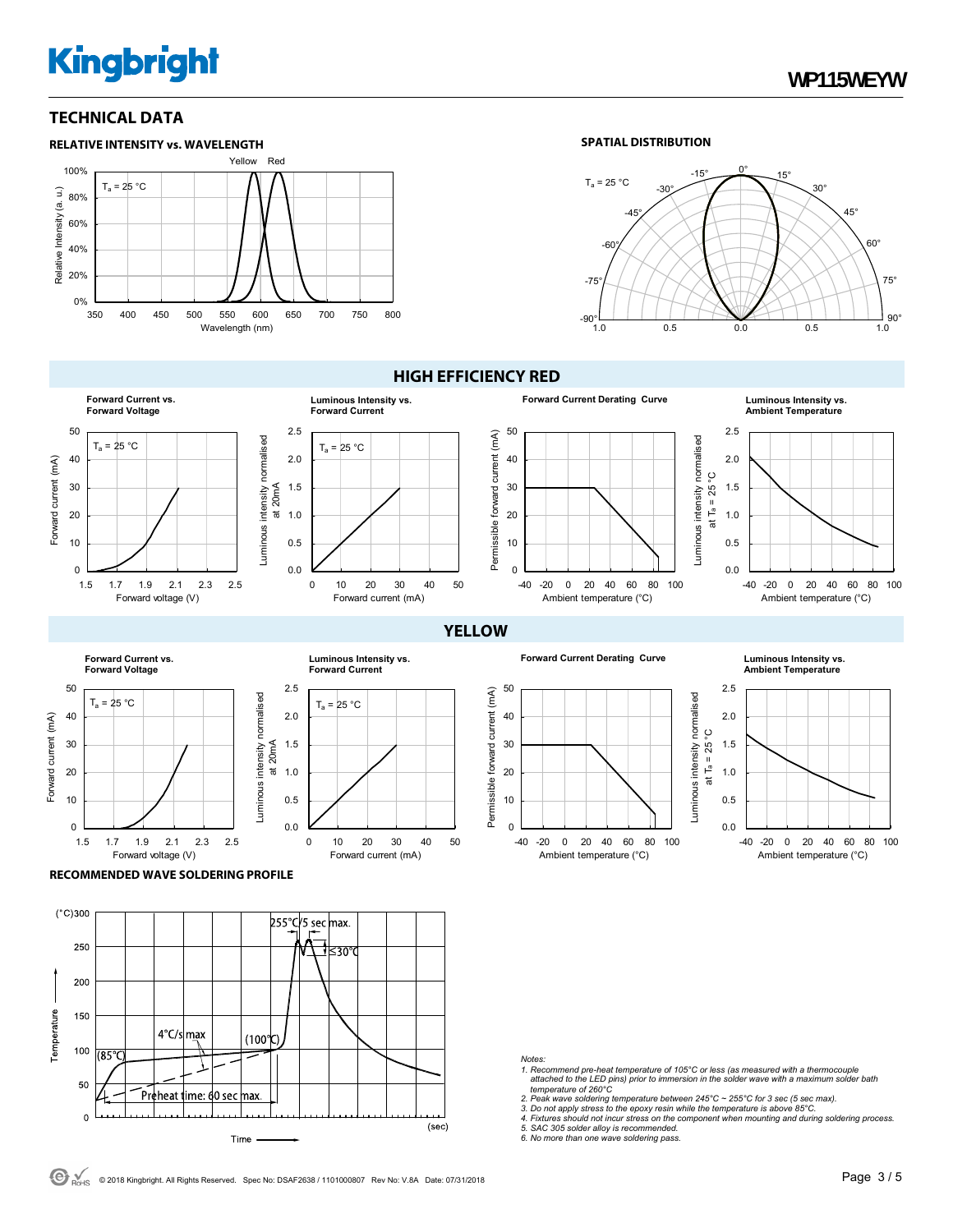## **WP115WEYW**

Outside

Label

## **PACKING & LABEL SPECIFICATIONS**



### **PRECAUTIONS**

### **Storage conditions**

- 1. Avoid continued exposure to the condensing moisture environment and keep the product away from rapid transitions in ambient temperature.
- 2. LEDs should be stored with temperature  $\leq 30^{\circ}$ C and relative humidity < 60%.
- 3. Product in the original sealed package is recommended to be assembled within 72 hours of opening. Product in opened package for more than a week should be baked for 30 (+10/-0) hours at 85  $\sim$  100 $^{\circ}$ C.

## **LED Mounting Method**

1. The lead pitch of the LED must match the pitch of the mounting holes on the PCB during component placement. Lead-forming may be required to insure the lead pitch matches the hole pitch. Refer to the figure below for proper lead forming procedures. *Note 1-3: Do not route PCB trace in the contact area between the leadframe and the PCB to prevent short-circuits.* 



2. When soldering wires to the LED, each wire joint should be separately insulated with heat-shrink tube to prevent short-circuit contact. Do not bundle both wires in one heat shrink tube to avoid pinching the LED leads. Pinching stress on the LED leads may damage the internal structures and cause failure.





- LED LED Spacer  $\nabla$  $(Fig. 2)$  $(Fig. 1)$
- 3. Use stand-offs *(Fig.1)* or spacers *(Fig.2)* to securely position the LED above the PCB.
	- 4. Maintain a minimum of 3mm clearance between the base of the LED lens and the first lead bend *(Fig. 3 ,Fig. 4).*
	- 5. During lead forming, use tools or jigs to hold the leads securely so that the bending force will not be transmitted to the LED lens and its internal structures. Do not perform lead forming once the component has been mounted onto the PCB. *(Fig. 5 )*